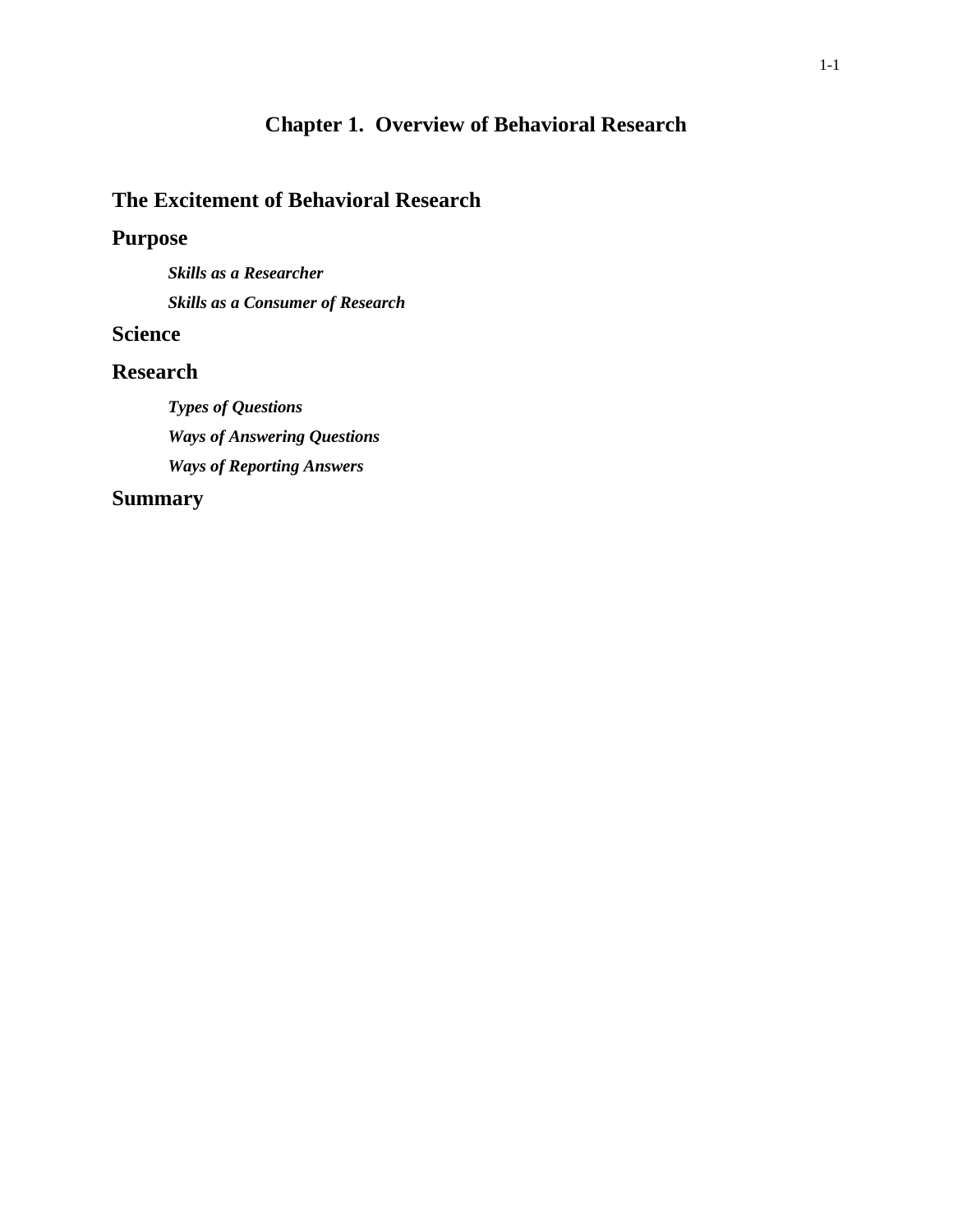### **The Excitement of Behavioral Research**

It happened in a stairwell closet on a summer's day in 1984. The closet was located in the main building of Hubb's Sea World Research Institute in San Diego, California, and it was the only available location for conducting research that was relatively free from distracting light and sound. As the hungry Bluefronted Amazon parrot turned in the modified Skinner box toward the front wall, I instantly pressed a button that I held in my nervous hand. A food tray immediately became available, and the hungry parrot quickly grabbed a small nut in his beak before the tray swung away. I continued to reward the parrot first for facing and then for moving closer to a small circular disk on the front wall of the box. On this occasion the desired outcome was to get the parrot to press the disk with his beak in order to close an electric microswitch that would automatically raise the food tray. I experienced momentary setbacks (at one point the parrot began turning circles!), and I knew that motivation (hunger level) of the parrot was diminishing. But the magical moment did arrive. The parrot touched the disk with his beak, and I immediately pressed the button in my now sweaty hand. A few trials later, the parrot was pressing the disk to receive food. Yes!!! I had done it!

That day in the closet was one of the most influential moments for an undergraduate student who is now one of the authors of your textbook (Lammers). Both a parrot and a career as a behavioral researcher were shaped that day. The story illustrates both the excitement and the challenge of conducting behavioral research. The challenge can only be met by understanding the concepts of research methodology and how best to use research design strategies to answer questions about behavior. We hope that our textbook provides you with both the spark of enthusiasm and the tools necessary for the systematic exploration of behavior.

### **Purpose**

Knowledge of research design is a universal requirement for students studying in the behavioral sciences. We have written a book that focuses on fundamental research methods and procedures that we believe are common to most courses in research design. Basic principles of research methodology are the core of the book. The particular topic areas within psychology that are used to illustrate these principles vary across different disciplines within psychology. At times, our examples represent basic research in learning, cognition, social behavior, development, and physiology; at other times, they represent applied research in clinical, counseling, industrial/organizational, and human factors psychology. (A more detailed discussion of basic versus applied research is presented in Chapter 3). Our purpose is to walk the learner through the research process, including the development of a research question, collection of data,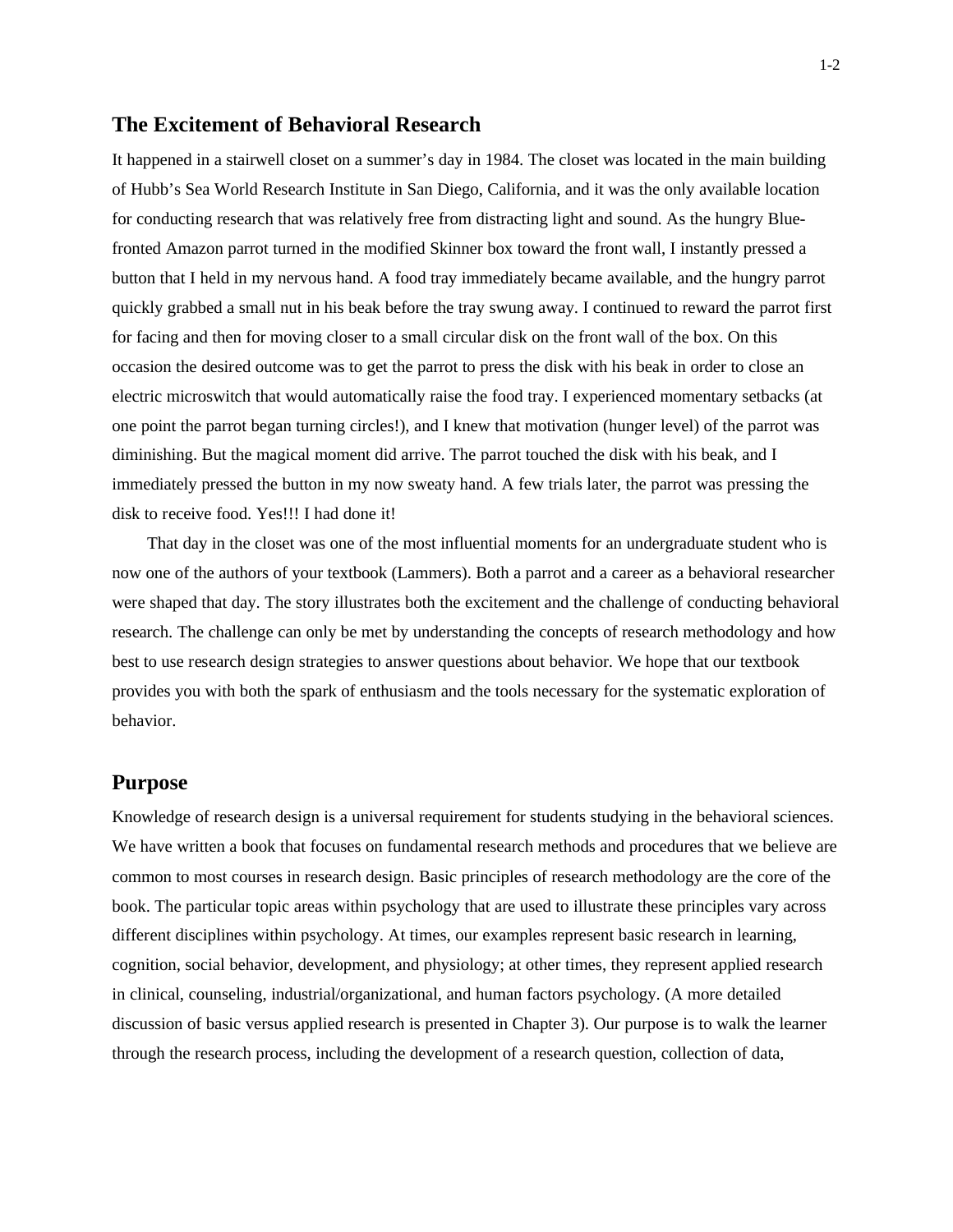analysis of data, and report writing. The intention is to provide students with the necessary knowledge to evaluate research, to do research, and to appreciate its importance.

### *Skills as a Researcher*

One purpose of the book is to introduce you to the basic skills necessary for you to conduct quality research. If you pursue a career in an area of research, these basic skills will provide the foundation upon which your future training will be built. You will have the tools needed to explore the mysteries of human behavior and thought. It is likely that most students reading this book are unsure of their future and have given little consideration to the possibility of being a researcher. That's fine. Part of the purpose of this book is to introduce you to this possible career choice. But even if your career choice is not that of a researcher, there are often opportunities to do research. For example, let's assume you get a job as a manager of a department store. You have an idea for a new approach to advertising, an approach that you believe will be more effective than the one that has been used in the past. Rather than making a subjective assessment or simply having faith that your approach will be better, you have a perfect opportunity to make systematic comparisons between the two approaches, collect data (such as sales), and analyze the results. These types of opportunities to answer real-world questions in an empirical way are used far too infrequently.

#### *Skills as a Consumer of Information*

Although there are many opportunities to conduct research, it is entirely possible that you will never do so. However, we are all consumers of information. We are bombarded with information from radio, television, magazines, and the Internet that inform us of this or that new finding. Should we believe it? Should we change our lifestyle because of something we hear? These are decisions that we make every day. One purpose of this book is to help you become a critical consumer of information. For example, while waiting in the doctor's office, you pick up a copy of *Better Homes and Gardens.* This particular issue reports the results of a survey that the magazine conducted to assess attitudes toward the role of women in the workplace. Should you believe the findings? Here's where you need to be critical and ask yourself questions. Who was surveyed—readers of *Better Homes and Gardens*? How were they surveyed? How many were surveyed? How many of those who read the survey completed it and returned it? Could the answers to these questions influence the results?

### **Science**

Part of the previous example relates to our ability to recognize science when we see it. What makes a discipline scientific? What makes a particular study scientific? Why do we call certain fields *sciences*?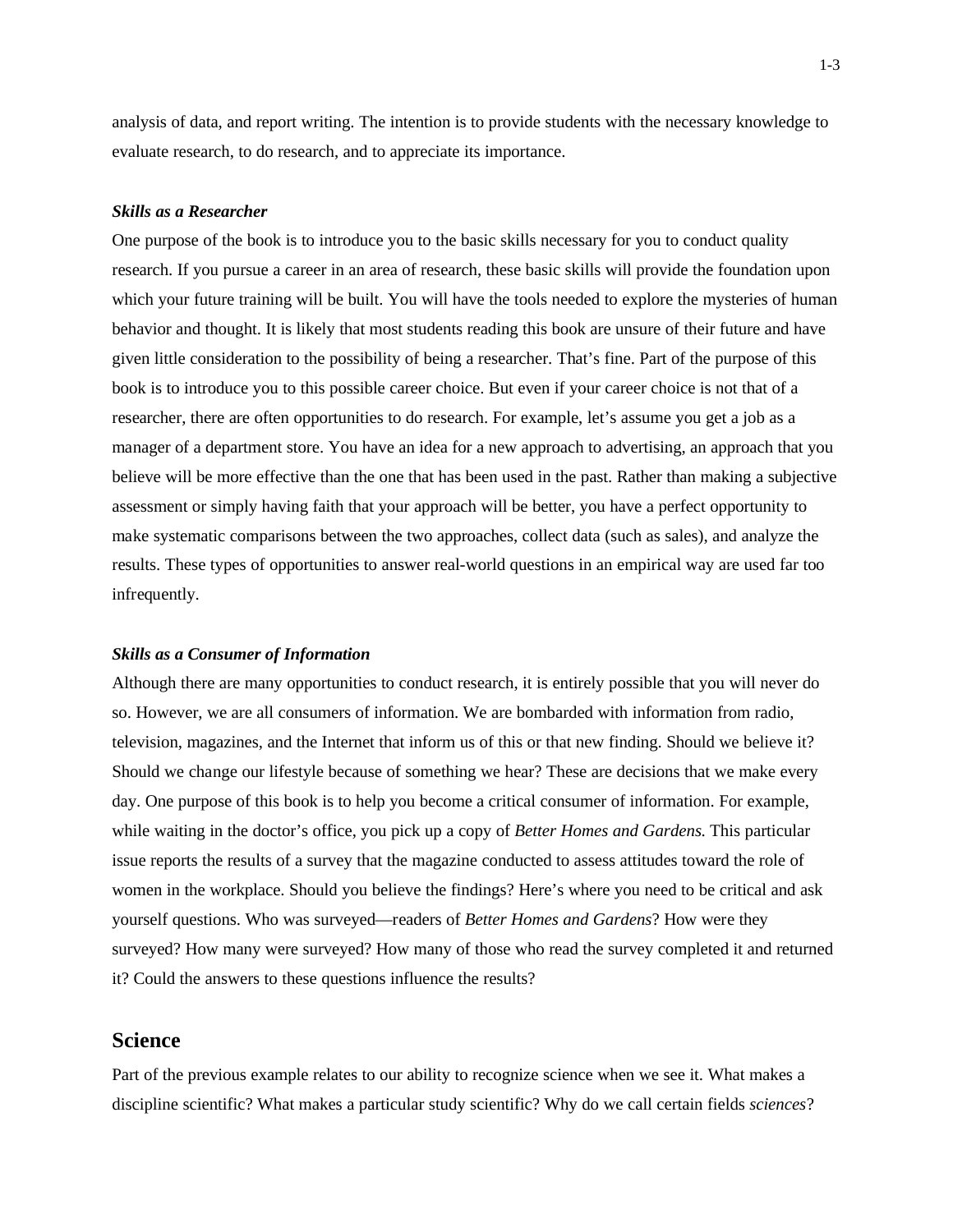Even in the traditional sciences like biology, physics, and chemistry, these questions are often not addressed. There are certain assumptions and methodologies that characterize science, and it is these characteristics that separate scientific knowledge from other forms of knowledge. It is important that we understand these distinctions, whether we want to do research or want to be an intelligent consumer of information.

## **Research**

### *Types of Questions*

The types of questions that we ask are at the heart of how we gain new knowledge in the behavioral sciences. First and foremost, our questions must be empirical questions. We must be able to answer them by making observations. If you begin to contemplate the various empirical questions that you could ask about human behavior and thought, you begin to realize that the possibilities are nearly infinite. Although our knowledge about behavior has grown enormously over the years, there are many things that we do not yet know.

Some of the questions that we might contemplate relate to the possible effect of one variable on another. For example, we might ask whether sleep deprivation causes memory impairment, whether the drug secretin causes an improvement in autistic children, whether the color of the walls affects worker productivity, or whether violence on television causes more aggressive behavior in children. In other cases, our questions may simply ask whether there is a relationship between two variables. For example, we might ask whether children's intelligence is related to parents' intelligence, whether time spent studying per week is related to a college student's grade point average, whether the attractiveness of an individual is related to the likelihood that someone will help her, or whether a person's personality is related to his likelihood of experiencing cardiovascular disease.

### *Ways of Answering Questions*

Experimental methods are used to answer cause–effect questions, whereas nonexperimental methods are used to answer the relational questions. Experimental methods enable the researcher to control the environment and manipulate the variable of interest. To assess whether sleep deprivation causes memory impairment, the researcher would decide who gets deprived of sleep, when they get deprived of sleep, for how long they are deprived of sleep, and where they get deprived of sleep. The researcher would decide what type of memory test to use, when they receive the memory test, how they receive the memory test, and where they receive the memory test. This extensive level of control is the hallmark of the experimental method and allows the researcher to draw powerful cause–effect conclusions.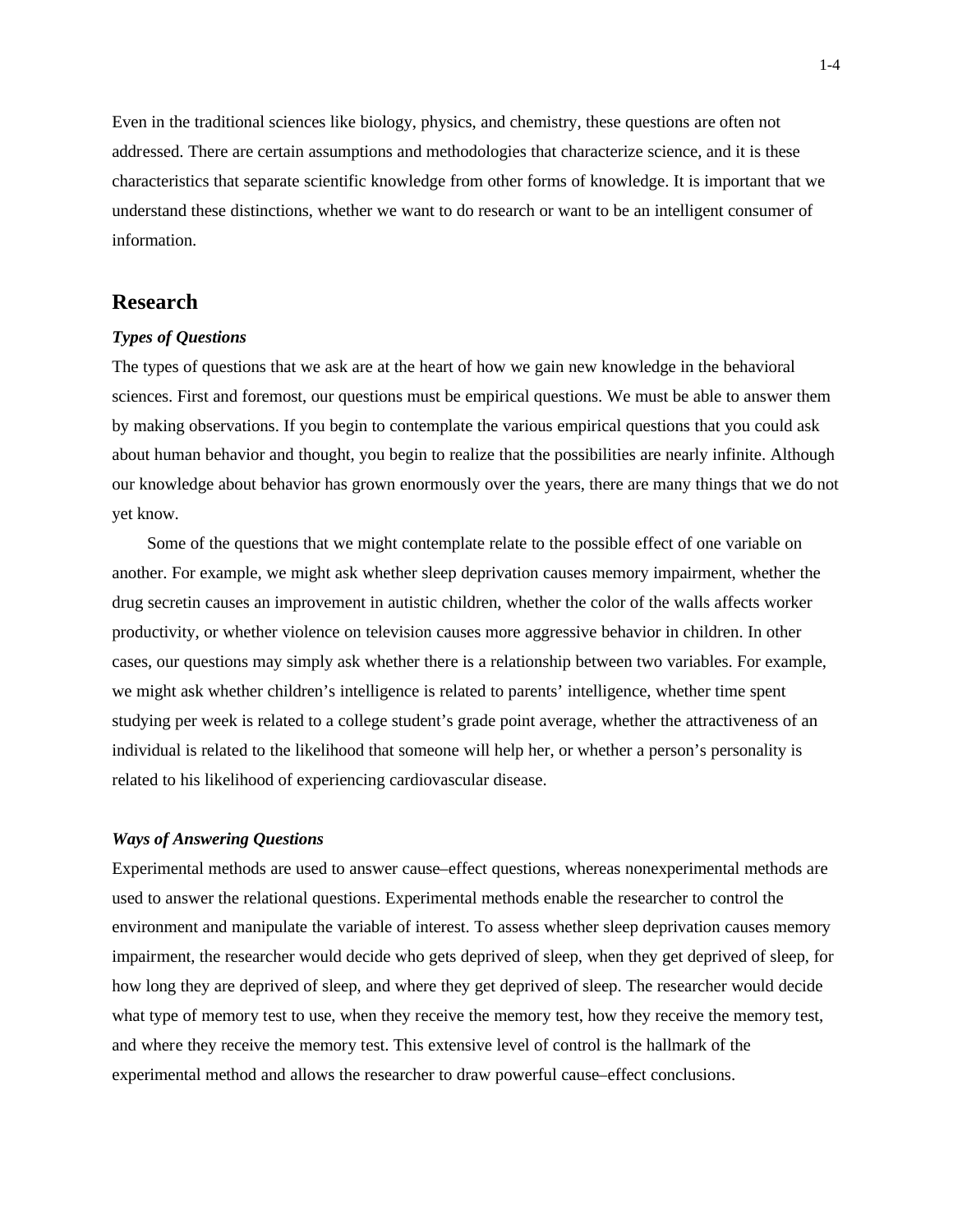Nonexperimental methods are often necessary when the research question does not permit such extensive control or when ethical issues are involved. To understand how personality relates to cardiovascular health, the researcher cannot control or manipulate the personality of an individual (except, perhaps, with the short-term effects of drugs). The researcher can measure both the personality of people and the cardiovascular health of people and determine whether there is a relationship. Assuming there is a relationship, does this imply that personality caused cardiovascular disease? As we will emphasize later in the book, one limitation of nonexperimental methods is that the researcher can conclude that there is a relationship between variables but cannot conclude that one variable caused a change in the other variable.

#### *Ways of Reporting Answers*

We have not truly completed the scientific process until we have analyzed, interpreted, and presented our data to the scientific community. How do we know whether our observations support our research hypothesis? We can certainly look at the raw data that have been collected. But there is usually some level of ambiguity. Perhaps some participants clearly show the expected pattern of results, others show no changes, and still others show a pattern opposite of what was expected. How does the researcher arrive at a conclusion that is not inherently subjective? How can the researcher be objective so that other researchers agree with the conclusion?

The field of mathematics provides objectivity. There is no subjectivity in deciding that  $2 + 2 = 4$ . Therefore, we can apply mathematical principles to the data we have collected to help us arrive at a conclusion with which other scientists would agree. Statistics involve the application of mathematical principles to research data. Descriptive statistics provide ways of describing and summarizing data (often in graphical form) so that the data can talk to us and reveal answers to our research questions. Inferential statistics are then often used to determine whether the patterns we may see are reliable and not simply due to chance.

After we have arrived at our conclusions, we must share the results with the scientific community. There are numerous levels at which this can occur. The researcher can give a talk or present a poster at a scientific conference. The researcher can publish the report in a journal or book. This process is not limited to university professors with PhDs. In fact, no degree is required to do any of the activities just described. Students have the same opportunities to present or publish their research. In fact, there are opportunities specifically designated for students. Most scientific conferences have sessions designated for student research. Some have awards for the best student presentations. There are even conferences just for student research. One example is the Arkansas Symposium for Psychology Students. In this setting, students can present their research findings to a group of fellow students. Finally, several journals restrict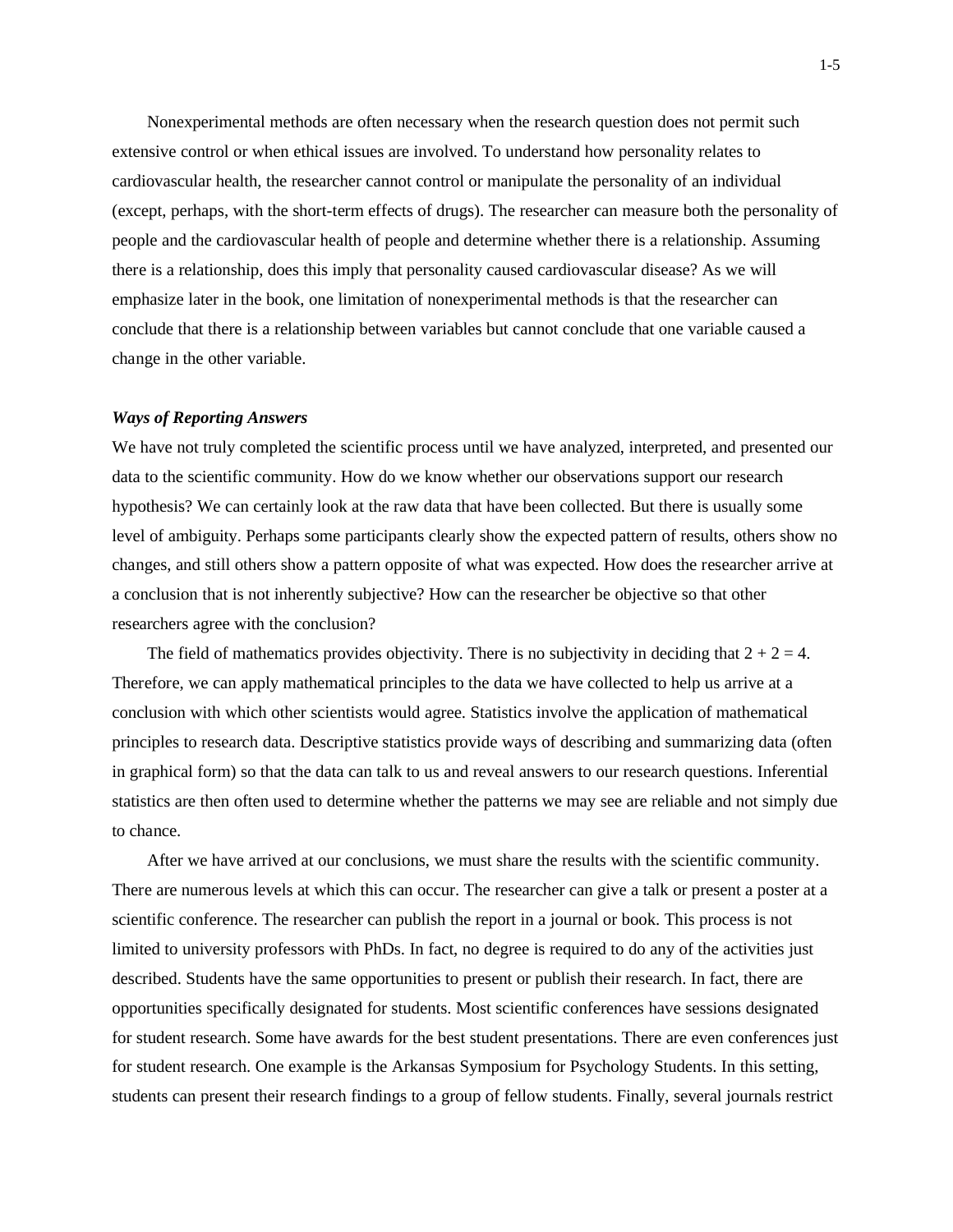their submissions to individuals who have conducted research as undergraduates. Examples of these include the *Psi Chi Journal of Undergraduate Research* and the *Journal of Psychological Inquiry*. All of these provide wonderful opportunities for students to contribute to the field of psychology.

### **Summary**

This chapter provided an overview of the fundamentals of research in the behavioral sciences. The book is organized to provide a logical development of the tools you will need to conduct research. Table 1.1 summarizes the steps in the research process. These steps are elaborated in the chapters that follow. Science provides the framework of methods and assumptions necessary to be confident about the knowledge gained. The methods begin with knowing how to ask effective research questions. After the questions are developed, variables must be defined, observed, and measured in valid and reliable ways. The researcher must be aware of the many unmeasured variables that can influence participant behavior and confuse interpretation of the observations. Awareness of these extraneous variables leads to a decision to use specific research methods to reduce their influence. In some studies, the researcher can conduct true experiments and exert high levels of control, whereas in other studies the researcher must resort to nonexperimental methods. All of the methods involve making observations and interpreting data. Statistics provide a tool to objectively analyze the data and arrive at conclusions. Conclusions are then made public through presentations and publications.

#### **Steps in the Research Process** Table 1.1

- 1. Consider what area of psychology fascinates you.
- 2. Read the literature in this area.
- 3. Develop a specific and testable research question.
- 4. Decide who will be the participants.
- 5. Decide on the most appropriate method to answer the question.
- 6. Consider ways to reduce the influence of extraneous variables.
- 7. Consider the ethical issues involved.
- 8. Obtain ethics approval from a review board.
- 9. Finalize the specific procedures that will be used.
- 10. Obtain informed consent from participants.
- 11. Collect data by making observations.
- 12. Use descriptive statistics to describe the data.
- 13. Use inferential statistics to arrive at a conclusion.
- 14. Consider the implications of your findings.
- 15. Present your findings to the scientific community.